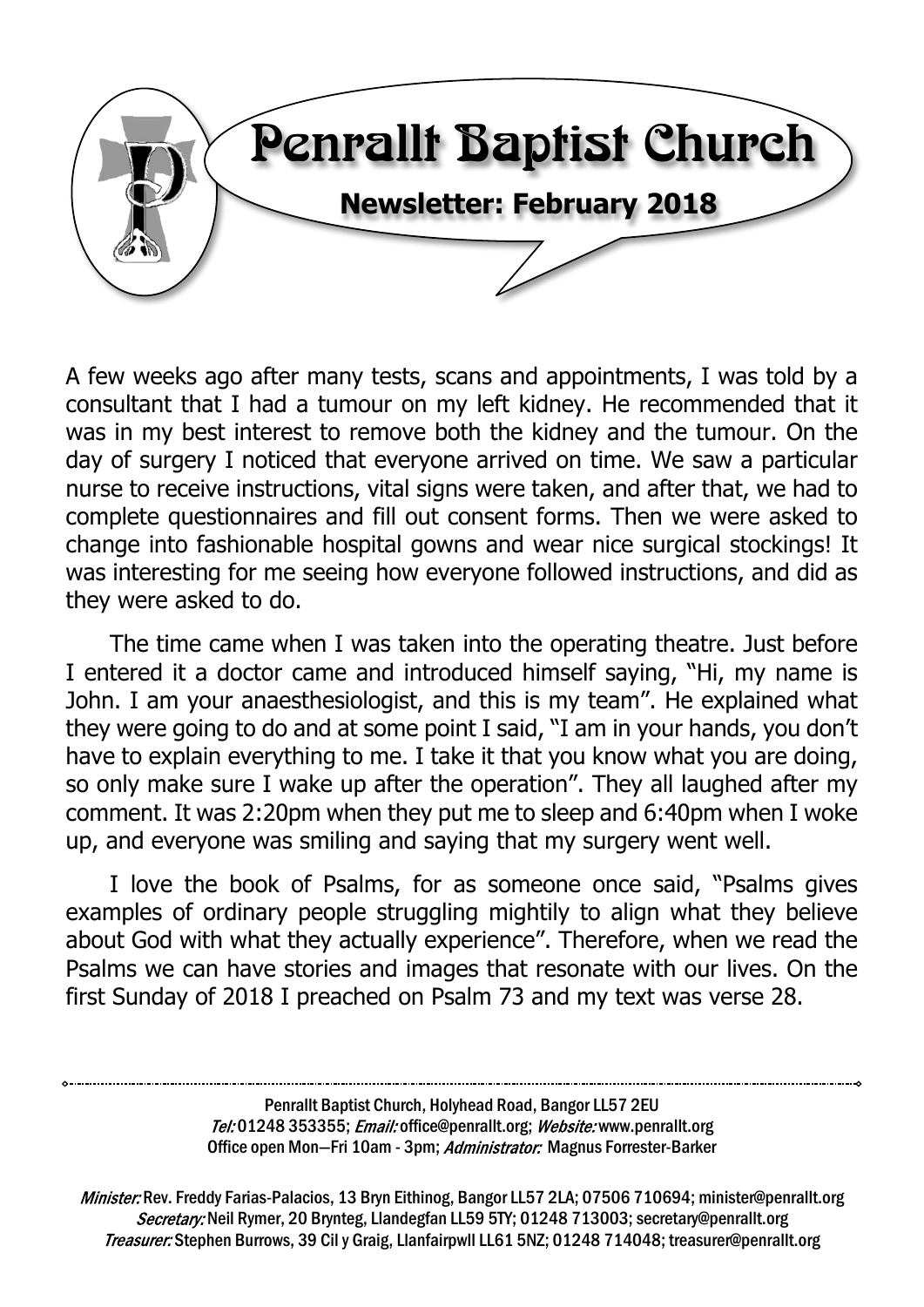This psalm was written by Asaph, a worship leader under King David. He was a godly and gifted man who wrote 12 psalms. In this personal psalm he reveals his struggle. He is struggling with the things he is experiencing or seeing (injustice/unfairness) and with what he believes (God is good). He has witnessed the prosperity of the wicked and the misery of the righteous so he wonders why? What is the point of honouring God, when those who do not care about Him seem to have a better life than those who fear Him?

Asaph realized that his struggle was the result of envy. He saw the wicked, and the things they had, and he coveted their life. Therefore, he is troubled by having questions about God's goodness. However, at some point he recognizes his sin of not giving God the place He deserves. Asaph repents and begins to understand the final destiny of the wicked. He realizes that God can guide him and sustain him regardless of his circumstances, and that his duty is to be faithful and to enjoy an eternal future when God will receive him in glory.

Most people do everything they are supposed to do to get a good education, good jobs, or as I said above, they will follow all the instructions to get good health. But sadly when it comes to spiritual matters, which are the most important, we tend to have questions and we do not yield to the power and authority of our God. Surrendered people simply obey the Word of God, even when it doesn't make sense. The psalmist decided to draw near to God and stay close to Him for he said, "But as for me, it is good to be near God. I have made the Sovereign Lorp my refuge; I will tell of all your deeds." But what about us? As we go into a New Year, can we make this resolution too?

2017 was an 'eventful' year for our family (new church, new city, our daughter's illness and mine), but as a family we know that our God is in control of everything, even when we have to experience things we do not understand. Therefore, we join the psalmist and say, "But as for us, it is good to be near to God, we have made the Sovereign Lord our refuge; we will tell of all His deeds".

What about you? Happy and blessed 2018.

Freddy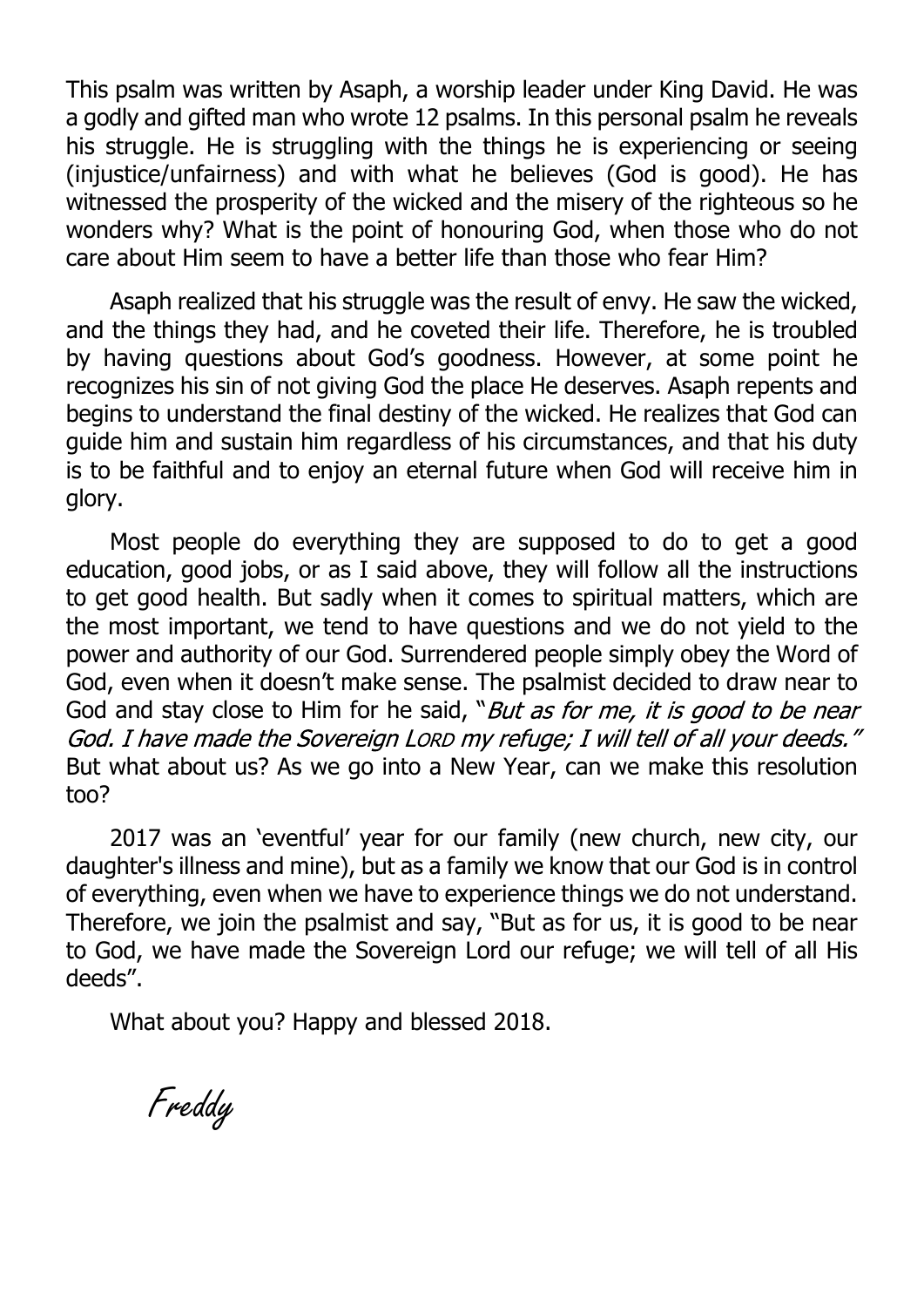# **Services This Month**

We hope to have our minister, Freddy, back with us by early February and, all being well, he will be beginning a series of studies for Lent in our morning services and starting an evening service series on "Essentials to grow in the spiritual life" by the end of the month. Freddy is due to be the speaker at all services except where otherwise noted below; the other speakers are all church members. In the evening services when Freddy is not preaching, we will be continuing our series on the book of 1 Timothy.

### **4th February**

| $10:30$ am         | Speaker: Deb Stammers<br>Jesus' priorities                                        | Mark 1:29-39      |
|--------------------|-----------------------------------------------------------------------------------|-------------------|
| 6:00 <sub>pm</sub> | <b>Communion Service</b><br>Speaker: Neil Rymer<br><b>Christ Jesus my Saviour</b> | 1 Timothy 1:12-17 |
| 11th February      |                                                                                   |                   |

|        | 10:30am A resolution for the New Year | Psalm 119:105-112 |
|--------|---------------------------------------|-------------------|
| 6:00pm | Speaker: Billy Elliott                |                   |
|        | <b>Holding the faith</b>              | 1 Timothy 1:18–20 |

## **18th February**

|                    | 10:30am Lent Series $#1$ : The challenge to grow | 1 Peter 2:1-10  |
|--------------------|--------------------------------------------------|-----------------|
| 6:00 <sub>pm</sub> | Speaker: James Goodman                           |                 |
|                    | There is one mediator                            | 1 Timothy 2:1–7 |

### **25th February**

|                    | 10:30pm Communion Service                       |               |
|--------------------|-------------------------------------------------|---------------|
|                    | Lent Series #2: Our call to be faithful         | Mark 8:31–38  |
| 6:00 <sub>pm</sub> | Essentials to grow in the spiritual life $#1$ : |               |
|                    | A life of praise                                | Psalm 22:1-19 |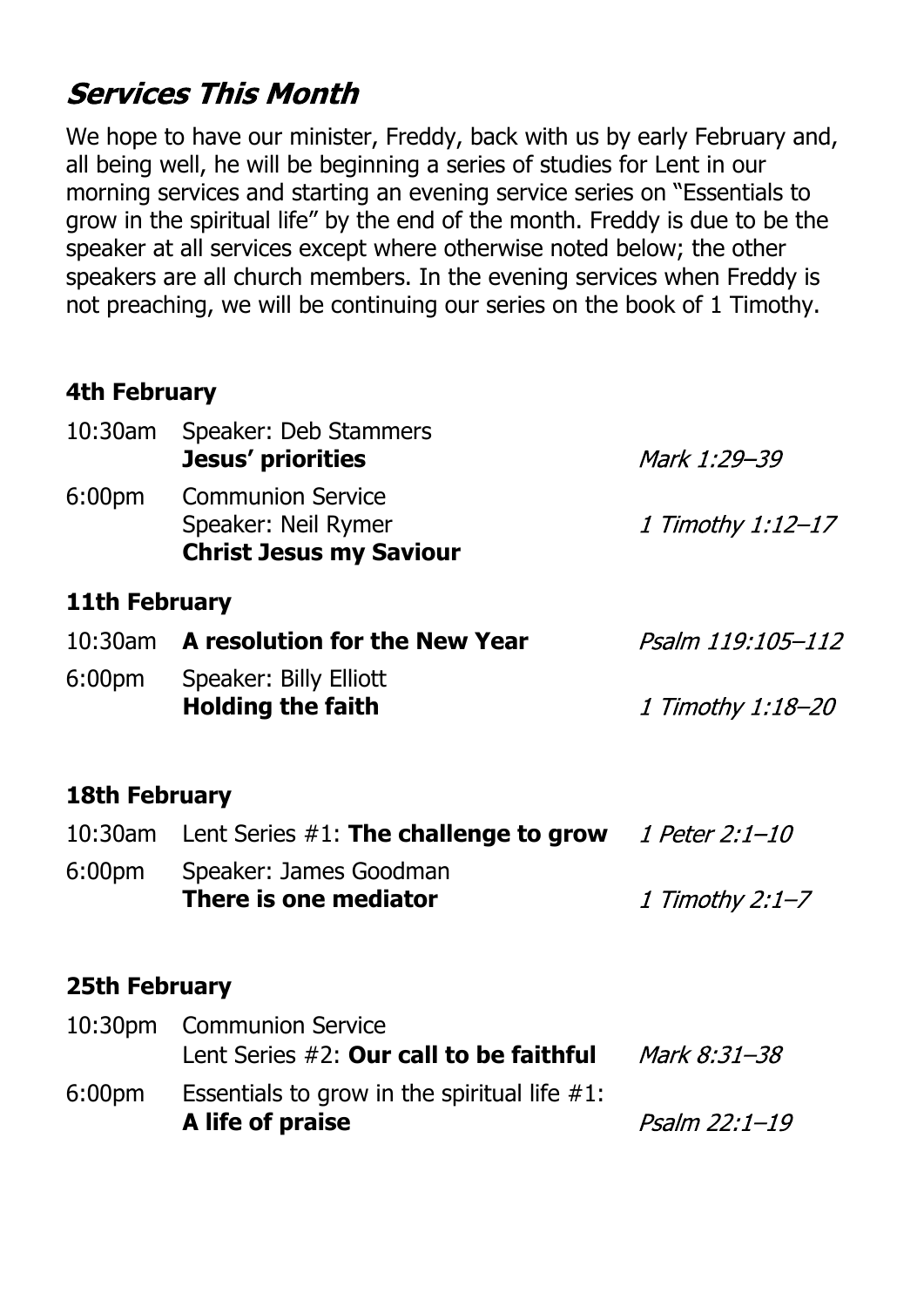# **Dates for Your Diary**

| <b>Saturdays</b>   | 8:30am             | Prayer meeting in the Twrgwyn Room.                                                    |
|--------------------|--------------------|----------------------------------------------------------------------------------------|
| <b>Wednesday 7</b> | 10:30am            | Men's prayer meeting followed by coffee.                                               |
| <b>Thursday 8</b>  | 7:30 <sub>pm</sub> | Cytûn AGM at Penrallt.                                                                 |
| <b>Tuesday 13</b>  | 7:30pm             | Monthly prayer meeting in the<br>chapel.                                               |
| <b>Monday 19</b>   | 10:30am            | Church Walk at Dolwyddelan.                                                            |
| <b>Saturday 24</b> | $9:30$ am $-4$ pm  | Visit of BUGB President Dianne Tidball to<br>Princes Drive Baptist Church, Colwyn Bay. |

Please see the Noticeboard section of this newsletter for more about many of these events.

## **News of People**

Our Minister, Freddy Farias-Palacios, had surgery on 9th January. At the time of writing, he is still in London but we are hoping and praying that he will be back with us by early February.

Lesley Jackson is recovering from surgery and Eve Malone is still going through chemotherapy. Please continue to hold them both in your prayers.

Tony Mason has moved to Plas Garnedd, Pentraeth for a month of Respite Care. Visitors are welcome.

Congratulations to Andrew and Jalia Packwood on the birth of their son, Jeffrey, on 7<sup>th</sup> January.

## **Children's Birthdays in February**

7<sup>th</sup>: Afan Hedd Whitton 8<sup>th</sup>: Sophie Toplis 10<sup>th</sup>: Rosa Tough  $11<sup>th</sup>$ : Max Osborne  $16<sup>th</sup>$ : Emily Reid  $21<sup>st</sup>$ : Harmony Wilson 23<sup>rd</sup>: Tommy Capper 27<sup>th</sup>: Siôn Davies

### Deadline for next month's newsletter: Sunday 18th February.

Please send information to Magnus (office@penrallt.org; 01248 353355). All notices should be submitted in writing (preferably by email) as early as possible.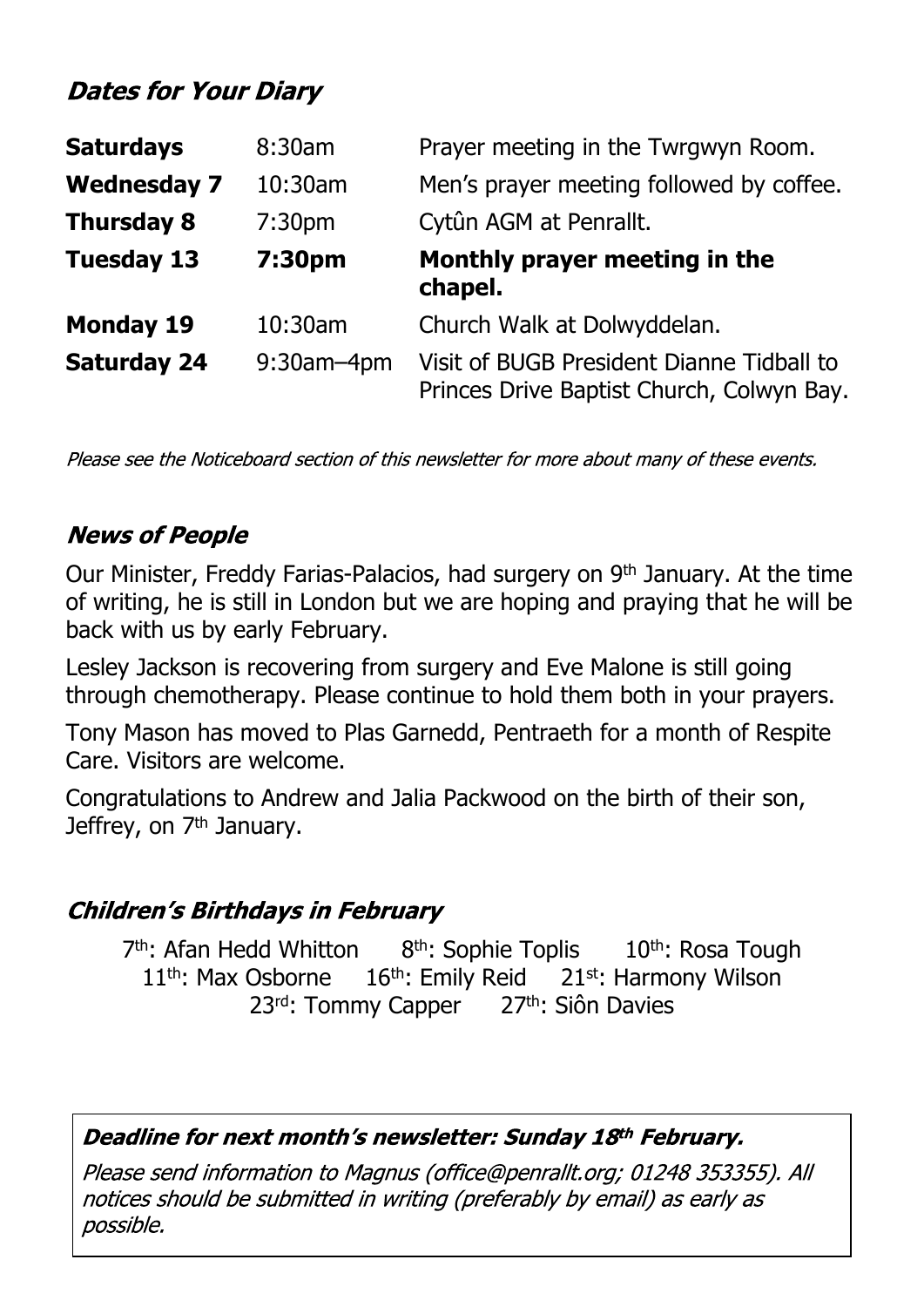# **Homegroups**

Many of our folk meet in small groups during the week for Bible study, prayer and fellowship. We encourage you to join one of these groups if you are able to.

NB homegroups generally do not meet on the week of the monthly prayer meeting and may not meet all other weeks - please check with the homegroup facilitator. All phone numbers below have the 01248 area code.

| <b>Day</b> | <b>Time</b>            | <b>Group Name</b>             | <b>Contacts</b>                                     |
|------------|------------------------|-------------------------------|-----------------------------------------------------|
| <b>Tue</b> | 7:30 <sub>pm</sub>     | <b>Nilgiri</b>                | Joan Beer (353874)                                  |
| <b>Tue</b> | 7:30 <sub>pm</sub>     | Tyddyn Isaf<br>(Menai Bridge) | <b>Magnus Forrester-Barker</b><br>(717570)          |
| <b>Wed</b> | 2:00 <sub>pm</sub>     | Carers                        | Carol Morris (208407)                               |
| <b>Wed</b> | 7:30 <sub>pm</sub>     | <b>Nomads</b>                 | Pat & Roger Borlace (713146)                        |
| <b>Thu</b> | 10:30am                |                               | Llanfairpwll (am)   Sue & Lawrence Moss<br>(713793) |
| <b>Thu</b> | 7:30pm                 |                               | Llanfairpwll (pm) Sue & Lawrence Moss<br>(713793)   |
| <b>Thu</b> | 7:30 <sub>pm</sub>     | <b>Ogwen Valley</b>           | Brian & Kate Wheatcroft<br>(602516)                 |
| <b>Fri</b> | $10:30$ am-<br>12:30pm | The Lydias                    | Freda Birchall (371316)<br>Lesley Jackson (680330)  |

# Noticeboard:

## *◊* **Church Lunch**

Sunday 4th February

We will, as usual, have a church lunch on the first Sunday of the month. Please bring enough buffet-style food for yourself and a few others.

### *◊* **Church Walk**

### Monday 19th February

10:30am

This month's walk will start in the free signed car park near the railway station in Dolwyddelan. The circular walk will include a visit to the castle where Llywelyn the Great was born. For more information, please contact Pat and Roger Borlace (713146).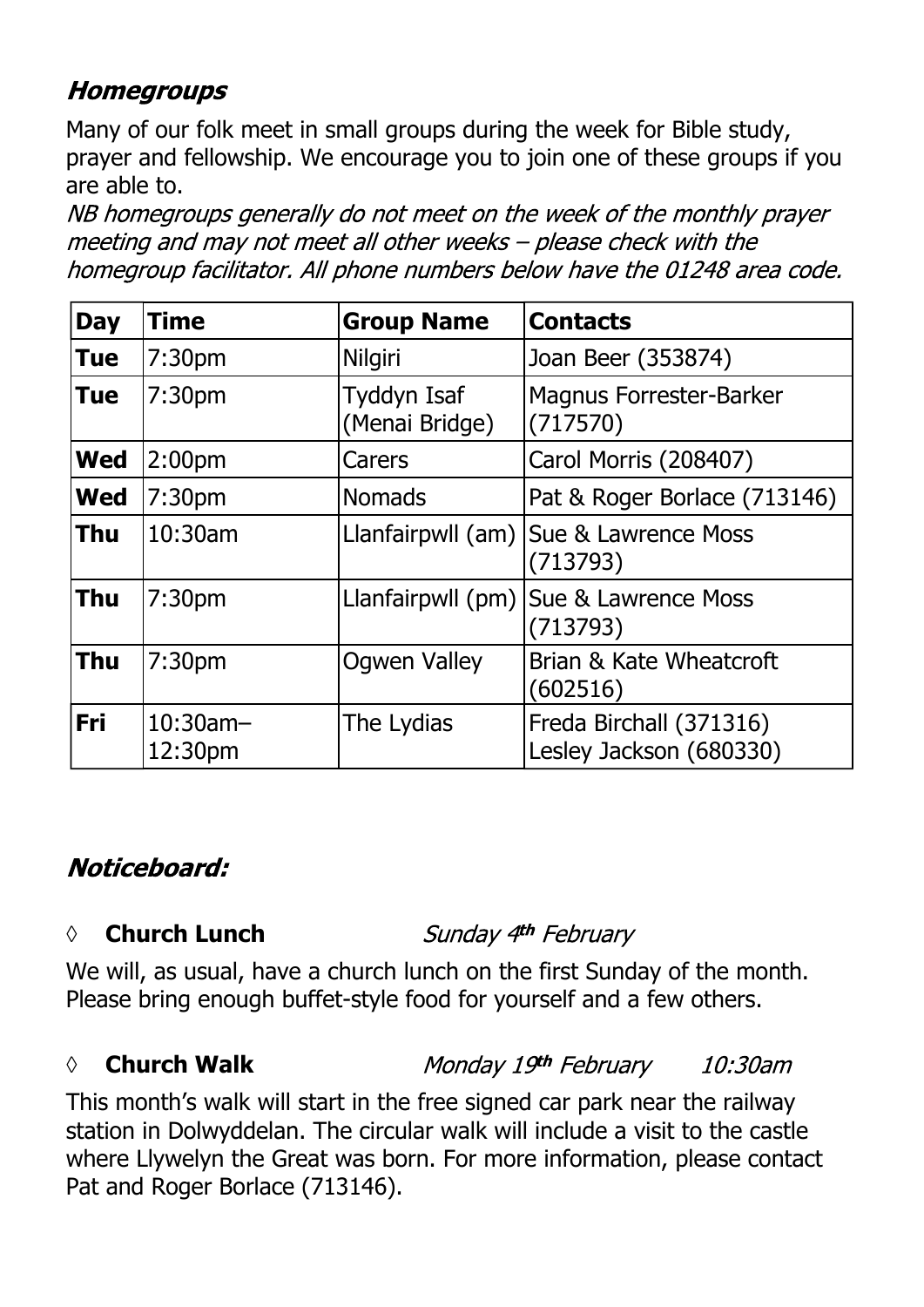### *◊* **Cytûn AGM**

Thursday 8th February 7:30pm

We will be hosting this year's Cytûn (Churches Together in Bangor) AGM. Guest speaker: Rev. James Morgan, Chaplain of HM Prison Berwyn.

## *◊* **Faith Café**

Faith Café, aimed principally at students, runs before the evening service during university term-time. It is a place to meet around free hot drinks, soup, bread and a variety of cheeses, to chat, play games and talk faith – a chilled out space that's perfect to bring your flatmates to. For more information about this and other student activities, please speak to Matt Dawson, our student co-ordinator (students@penrallt.org).

#### *◊* **Monthly Prayer Meeting** Tuesday 13th February *7:30pm*

Our monthly mid-week prayer meetings are for the whole congregation and all are warmly encouraged to attend. The meetings usually take place in the chapel, and last about an hour. We also have a weekly prayer meeting on Saturday mornings at 8:30am, which usually lasts slightly less than one hour.

# **◊ Pastoral Help**

If you have issues of concern about your own or someone else's welfare, please contact a member of the Pastoral Care team: Adrienne Ferrada; Gwen Hicks (353648); Geoff Moore (410582); Lawrence Moss (713793); Judy Stammers (364394); Helen Thomas (600174); Roshni Verghese (07967 320048).

# **◊ Pray for Penrallt Every Day**

We believe in prayer and encourage people to pray. You can send prayer request to our electronic diary via office@penrallt.org (there are also prayer cards in the church porch that you can fill in). Better still, you can receive the prayer diary straight to your inbox every Monday (or occasionally on Tuesdays) by emailing the office now and requesting to be put on the list. For more immediate and interactive sharing of prayers, search on Facebook for *Penrallt Prayer Point* and send a request to join our group.

# **Sundays**

4:30–5:45pm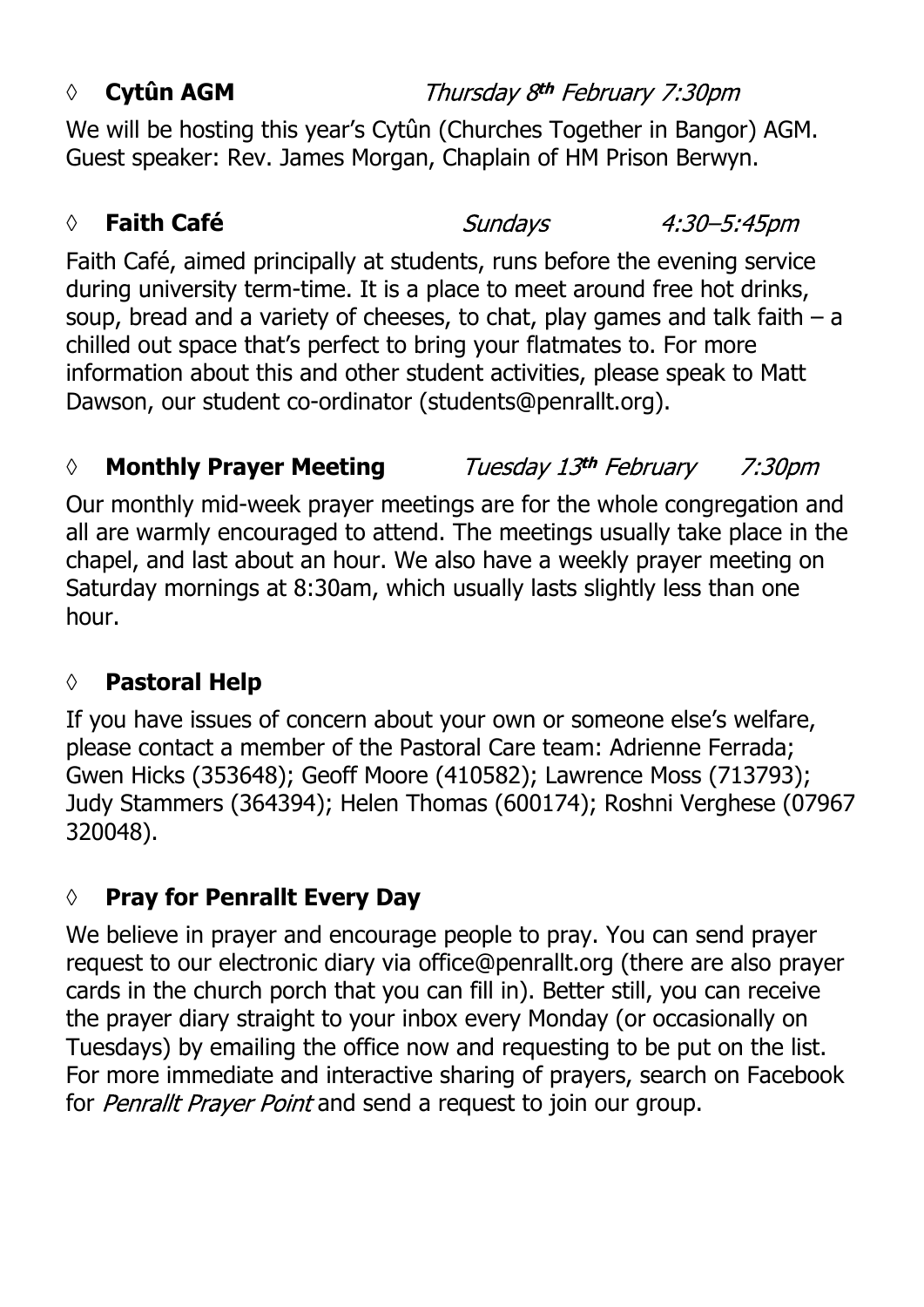### **◊ Presidential Visit**

Saturday 24th February 9:30am–4pm

The President of the Baptist Union of Great Britain, Rev. Dianne Tidball, will be visiting Princes Drive Baptist Church, Colwyn Bay and you are warmly invited to meet her. There will be 4 sessions throughout the day, led by Diane, on the theme "As in heaven...". This is a free event  $-$  bring your own lunch.

# **◊ Rough Sleepers**

The church's policy is not to give money directly to the rough sleepers in Upper Bangor. You will find brown envelopes in the porch for a gift that will buy meal vouchers which are distributed to rough sleepers by the Cathedral; this certainly would be a more meaningful form of help.

# **◊ Sunday Afternoon Services**

We usually visit residential homes in the area once a month on a Sunday afternoon, alternating between Haulfre (in Llangoed, near Beaumaris, starting at 2:15pm) and Plas Garnedd (in Llanberis, starting at 2:45pm), usually on the first Sunday. This month we will be going to **Haulfre** on 4th February.

# **◊ Wanted: Christian Aid Organiser for Cytûn**

Bangor Cytûn (Churches Together In Bangor) are still looking for a Christian Aid Organiser to oversee the preparations for Christian Aid Week in May (the work needs to begin imminently!) and work with the individual churches' Christian Aid reps. Please speak to Deb or Judy Stammers for more information.

#### Saturday 3rd March *◊* **Walk through the Bible: New Testament**

A journey from Matthew to Revelation, following on from the Old Testament session in January (though you don't need to have attended that one to benefit from this one). It will be led by Paul Keeys and will run from 10am to 4:30pm. Tickets are available from the Walk Through the Bible website (www.bible.org.uk) or at the door for £14, but you can get them for just £10 by booking (and paying) in advance through Penrallt; the ticket price includes a workbook. Please speak to Neil if you would like to book a place. Children aged 11–16 can attend for free if accompanied by an adult (but will not receive a workbook unless buying a ticket). The event is not suitable for younger children. Refreshments will be provided but bring your own lunch.